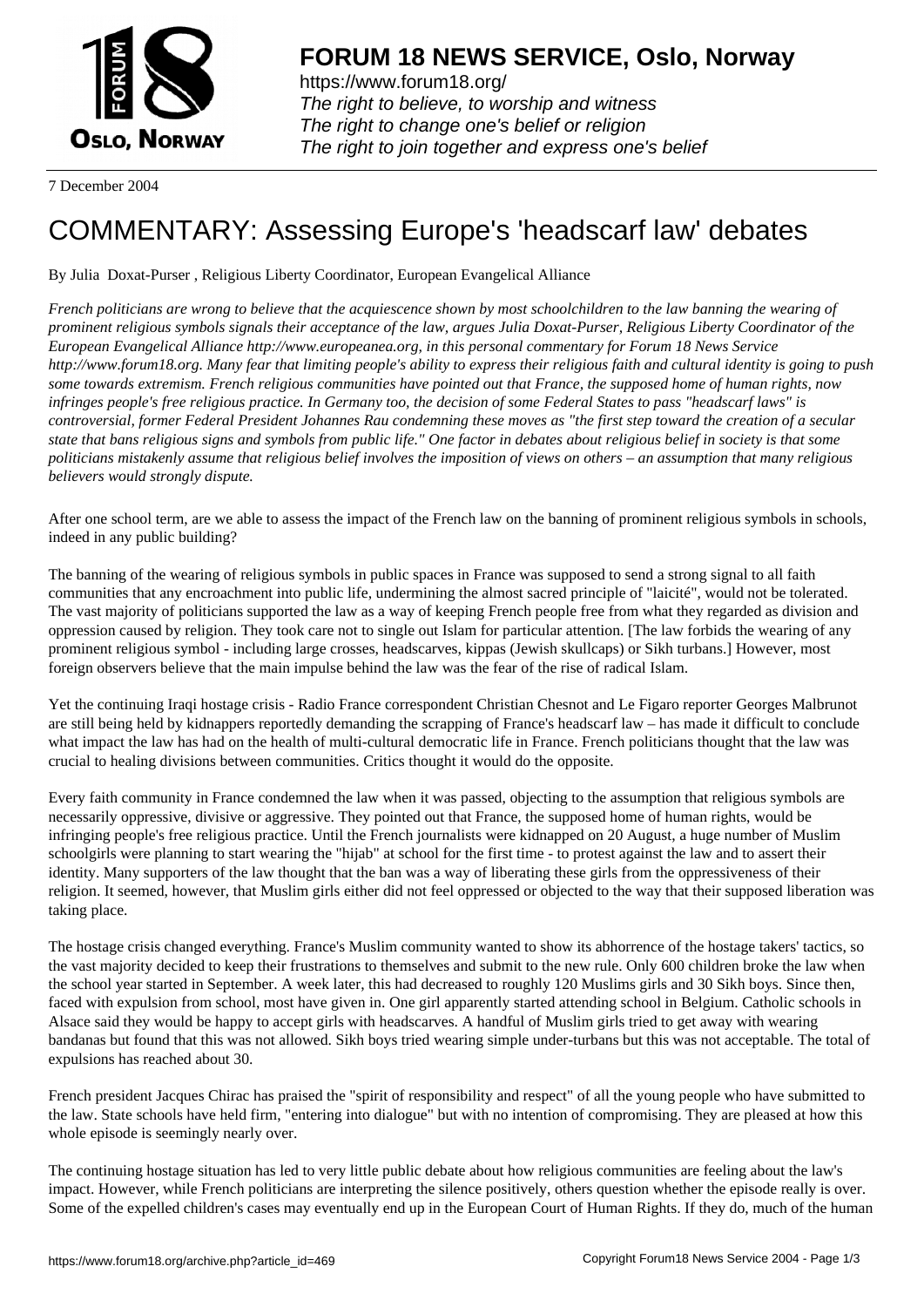conclude that the reluctant submission to this law has encouraged religious minorities in France to want to make more efforts to integrate. It is naive to think that keeping religious symbols hidden is going to help in the fight against radical and dangerous forms of religious expression.

Stéphane Lauzet, the General Secretary of the French Evangelical Alliance, describes the law as "a bad response to a good question". Of course France, along with many other European nations, is concerned about encouraging a healthy and safe multi-cultural democratic society. Fears about radical Islam are understandable. However, it seems highly unlikely that the French approach of simply keeping religion out of public sight is going to help. Lauzet believes that the law is an excessive interpretation of "laicité", whose real meaning is that the state should not fund religion. The state should not compel people to limit their religious practice to their private lives.

Nicolas Sarkozy, the rising star of French politics, has just published a book "La République, Les Religions, L'Espérance" which dares to suggest that it is wiser to help religious minorities, such as by helping to provide mosques, than allow minorities to feel rejected and oppressed by society. Discontent could fuel radical and dangerous forms of faith, he argues. If people are unable to worship publicly, it is harder to spot whether undemocratic ideas are being preached and discussed in secret. However, Sarkozy's views are not proving popular, as he is questioning the political establishment's interpretation of laicité. Most of France's political elite clings to the idea that hiding religion away will somehow protect France from inter-religious tension.

As with the European Parliament's rejection of Rocco Buttiglione as a possible European commissioner, some politicians appear to have lost sight of the fundamental difference between proposing and showing public allegiance to beliefs and ideas compatible with a free democratic society, and imposing those beliefs and ideas. In the European Parliament and in France, the assumption seems to have been made that religious belief involves the imposition of views on others – an assumption that many religious believers would strongly dispute. A healthy democracy is not afraid of people of strong beliefs – whether religious or secular – arguing the case for them in public and demonstrating their allegiance to them. Treating religious beliefs as if they are automatically a danger to democracy and tolerance is to impose a secular belief system in which freedom and democracy are the real losers.

France is not alone in banning Muslim headscarves in public. For example, Uzbekistan bans the wearing of undefined "religious clothing" in public (see F18News Uzbekistan religious freedom survey http://www.forum18.org/Archive.php?article\_id=105). It is surprising that France should be going down the Uzbek route.

Some of Germany's 16 Federal States have banned female civil servants – including teachers but not pupils - from wearing headscarves at work. "The veil is widely abused by Islamic fundamentalist groups as a political symbol," Bavaria's Culture Minister Monika Hohlmeier claimed in November 2004, also arguing, like some supporters of the French headscarf ban, that the headscarf was a symbol of the repression of women. But Hohlmeier, like supporters of the French ban, does not seem to believe that denying the wishes of women who freely wish to wear the headscarf is repressing women. Also, the headscarf ban in Baden-Württemberg has led to the unintended consequence of Germany's Federal Constitutional Court ruling in October 2004 that the ban must be extended to the veils of Roman Catholic nuns. But many Federal States have no plans to introduce headscarf bans, seeing no threat to freedom in teachers wearing headscarves.

However, the question of headscarves and the issue of Muslims in society remain controversial in Germany. "I am afraid that banning the headscarf is the first step toward the creation of a secular state that bans religious signs and symbols from public life," then Federal President Johannes Rau warned bluntly in a January 2004 speech. "This is something I do not want." As Deutsche Welle's Peter Philipp observed of attitudes such as those of Monika Hohlmeier, "the freedom of the individual, whether Christian, Muslim or otherwise - the thing that we should actually be safeguarding - is falling victim to this attitude."

Philipp commented that "it is more decisive what is inside heads rather than on top of them" and argued that "we must tackle threats where they arise, and headscarves alone do not pose such a threat. If we follow this logic through, male Muslim teachers would have to shave off their beards before entering the classroom while Protestant teachers with big bushy beards would still be tolerated. This simply cannot be. The state should keep out of this discussion and only get involved - as it does in other areas - when freedom is being abused. Moreover, the state's excessive enthusiasm should not prevent it from remembering the principle of equality. That is what the President [Johannes Rau] meant. The only thing is, very few people would appear to have understood him."

Meanwhile, the Netherlands is still trying to determine how to respond to the outbreak of violent tension expressed both by and at parts of the Dutch Muslim community in the wake of the assassination in early November of controversial film maker Theo van Gogh.

The danger of so-called Islamic terrorism is real and demands a response. Parts of Muslim Sharia law, such as its provisions on religious freedom, are incompatible with international law (see the F18News personal commentary on religious freedom under Islam http://www.forum18.org/Archive.php?article\_id=227). We must take these issues seriously and encourage honest debate within and between religious and cultural communities. However, religious freedom is for all and, by law, should only be limited in order to protect democracy and public safety. It seems hard to demonstrate how the "headscarf law" upholds this human rights standard.